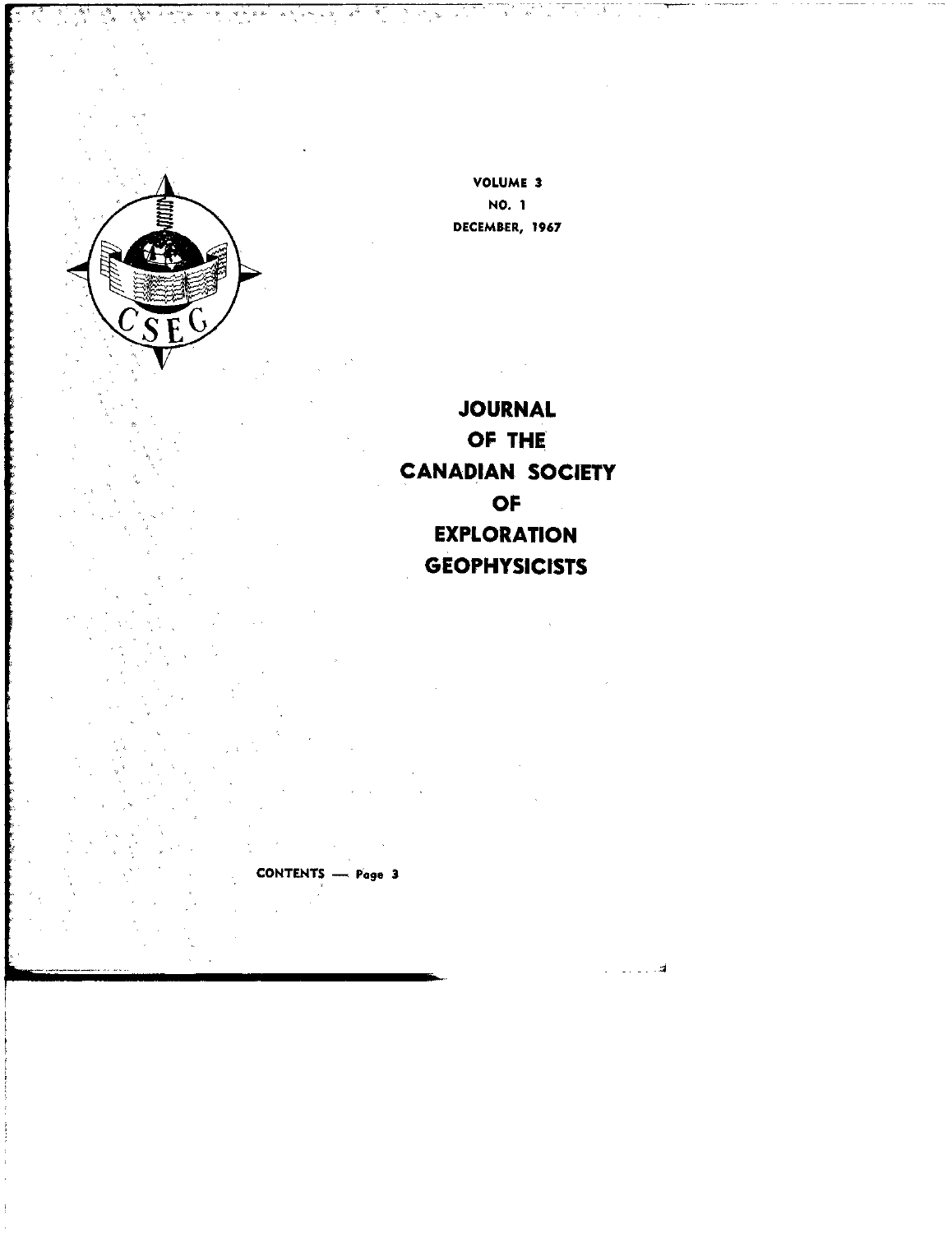## CANADIAN SOCIETY

**PARTIES** 

OF

## EXPLORATION GEOPHYSICISTS

## P.O. BOX 117, CALGARY, ALBERTA, CANADA

### EXECUTIVE COMMITTEE

## FOR YEAR ENDING FEBRUARY 1968

| President:                | E. A. M. Fulmer                   |
|---------------------------|-----------------------------------|
| Vice-President:           | J. L. Robinson                    |
| Secretary:                | E. T. Cook                        |
| Treasurer:                | T. A. Sommerville                 |
| Past President:           | J. Hodgkinson                     |
| Prior-Past President:     | R. A. Boulware                    |
| District Representatives: | T. O. May (Terminated Nov. 67)    |
|                           | L. G. Morris (Terminated Nov. 67) |
|                           | E. B. Claunch                     |
|                           | R. A. Boulware                    |
|                           | R. J. McCaffrey                   |

Editor: N. Rothenburg

Е

P.O. Box 117, Calgary, Alberta, Canada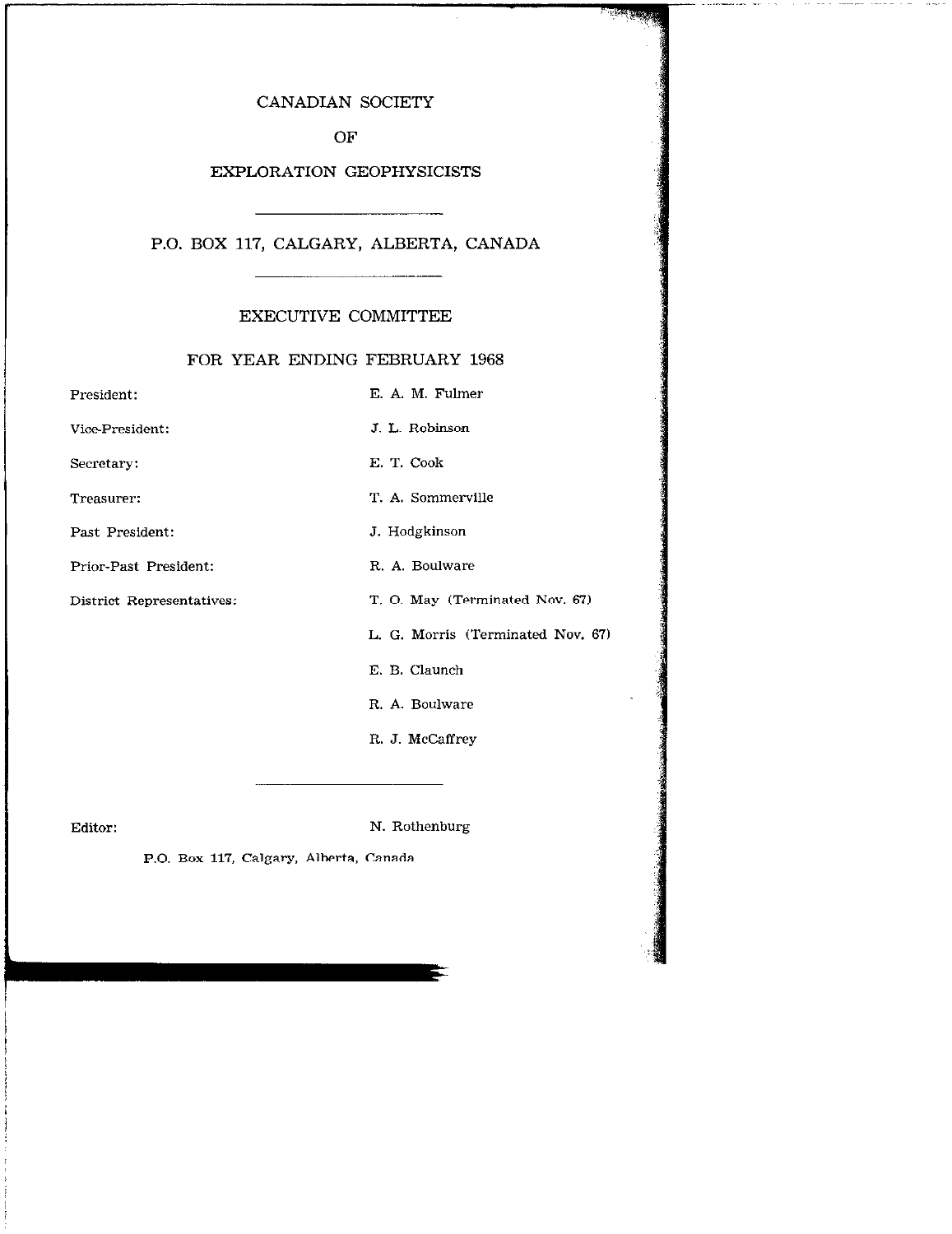# CANADIAN SOCIETY OF EXPLORATION GEOPHYSICISTS 1967 COMMITTEES

 $\omega_{\rm{eff}}$  , and  $\omega_{\rm{eff}}$ 

 $\sim$  1000 km as  $\sim$  1000 km as  $^{-1}$ 

| Bar-B-Q Picnic                                   | L. Flower<br>H. Godwin                                   |
|--------------------------------------------------|----------------------------------------------------------|
| Best Paper                                       | A. Mair                                                  |
| Editor                                           | R. Lindseth                                              |
| Education                                        | R. R. Clawson                                            |
| Golf-Doodlebug Tournament                        | R. M. Baillie (Chairman)<br>D. L. Telfer (Vice-Chairman) |
| Honours and Awards                               | J. Hodgkinson (Chairman)<br>R. Boulware                  |
| Library                                          | W. Black                                                 |
| Membership                                       | R. McElvey (Chairman)<br>G. Kostachuk                    |
| Program and Public Lecture                       | J. Robinson                                              |
| Program Representative—S.E.G.                    | N. Klinck                                                |
| Publicity and Public Relations                   | E. Shaw<br>W. Evans                                      |
| Research and Technical Liaison                   | H. Acheson                                               |
| Scholarship                                      | M. E. Baker                                              |
| $C.S.E.G.$ Journal<br>Editor<br>Business Manager | N. Rothenburg<br>A. Goodwin                              |
| World Petroleum Congress—<br>Mexico City         | G. F. Coote                                              |

 $\sim$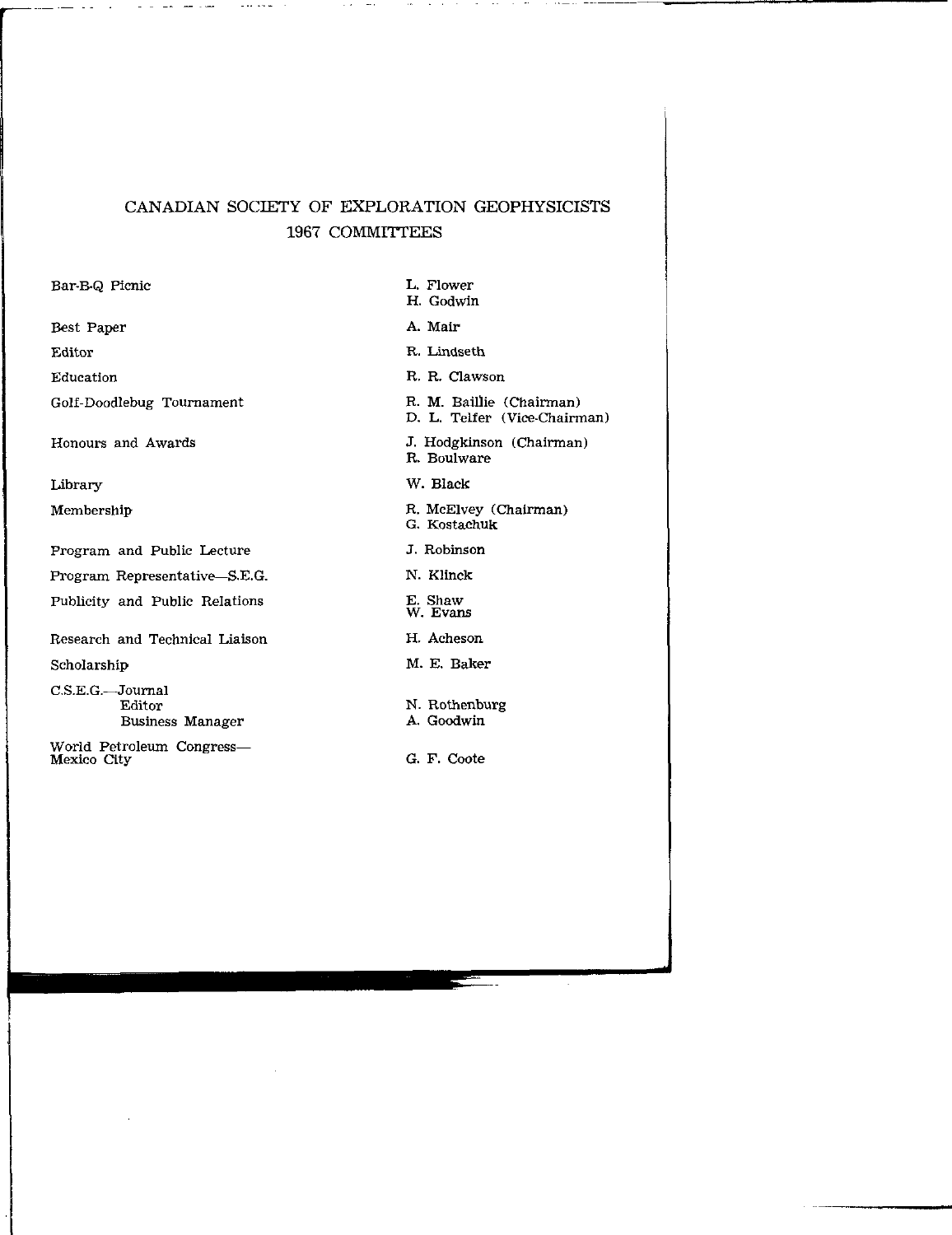# ADVERTISERS' INDEX

| Accurate Exploration Ltd. __________________________ 147     |  |
|--------------------------------------------------------------|--|
| A. & D. Geocomputers _________________________________ 145   |  |
| Alberta Petroleum Technicians Ltd. ___________________ 145   |  |
| Angus Petroleum Consultants Ltd.  143                        |  |
| Beaver Geophysical Services Limited __________________ 141   |  |
| Big Indian Drilling Co. Ltd. _________________________ 147   |  |
| Canadian Aero Service Limited ______________________ 136     |  |
| Canadian Analog Ltd. _______________________________ 146     |  |
| Canadian Oil Tool Limited 22222222222222222222222222 145     |  |
| Century Geophysical Corporation of Canada ___________ 144    |  |
| Computer Data Processors Ltd. ______________________ 140     |  |
| Dalcan Equipment Ltd. __________________________________ 139 |  |
| Exploration Data Exchange Ltd. ______________________ 136    |  |
| Flex-Track Equipment Ltd. ___________________________ 135    |  |
|                                                              |  |
| Foremost Developments Ltd. ________________________ 131      |  |
| Geophysical Associates ______________________________ 129    |  |
| Geophysical Service Incorporated ____________________ 134    |  |
|                                                              |  |
| Geo-Technical Services _____________________________ 146     |  |
| Integrated Velocity Services Ltd. _____________________ 141  |  |
| Mandrel Industries Ltd. _____________________________ 144    |  |
| Mark Products Ltd. __________________________________ 135    |  |
| Precision Geophysical Services Ltd.  146                     |  |
| Professional Directory _____________________ 127, 128, 129   |  |
| Sedco Exploration ___________________________________ 143    |  |
| Seisform Drilling Ltd. ______________________________ 141    |  |
| Seismotech 64 Ltd. __________________________________ 132    |  |
| Seismic Service Supply (1958) Limited _______________ 148    |  |
| Southwestern Industrial Electronics (Canada) Limited __ 132  |  |
|                                                              |  |
| Teledyne Exploration Ltd. ___________________________ 130    |  |
| United Geophysical ___________________________________ 137   |  |
| Walker-McDonald Bit Distributors, Ltd. _______________ 139   |  |
| Western Geo-Data, Ltd. ______________________________ 133    |  |
| Western Geophysical __________________________________ 138   |  |

 $\ddot{\phantom{a}}$ 

 $\label{eq:2.1} \frac{1}{\sqrt{2}}\int_{\mathbb{R}^3} \frac{1}{\sqrt{2}}\left(\frac{1}{\sqrt{2}}\right)^2\frac{1}{\sqrt{2}}\left(\frac{1}{\sqrt{2}}\right)^2\frac{1}{\sqrt{2}}\left(\frac{1}{\sqrt{2}}\right)^2.$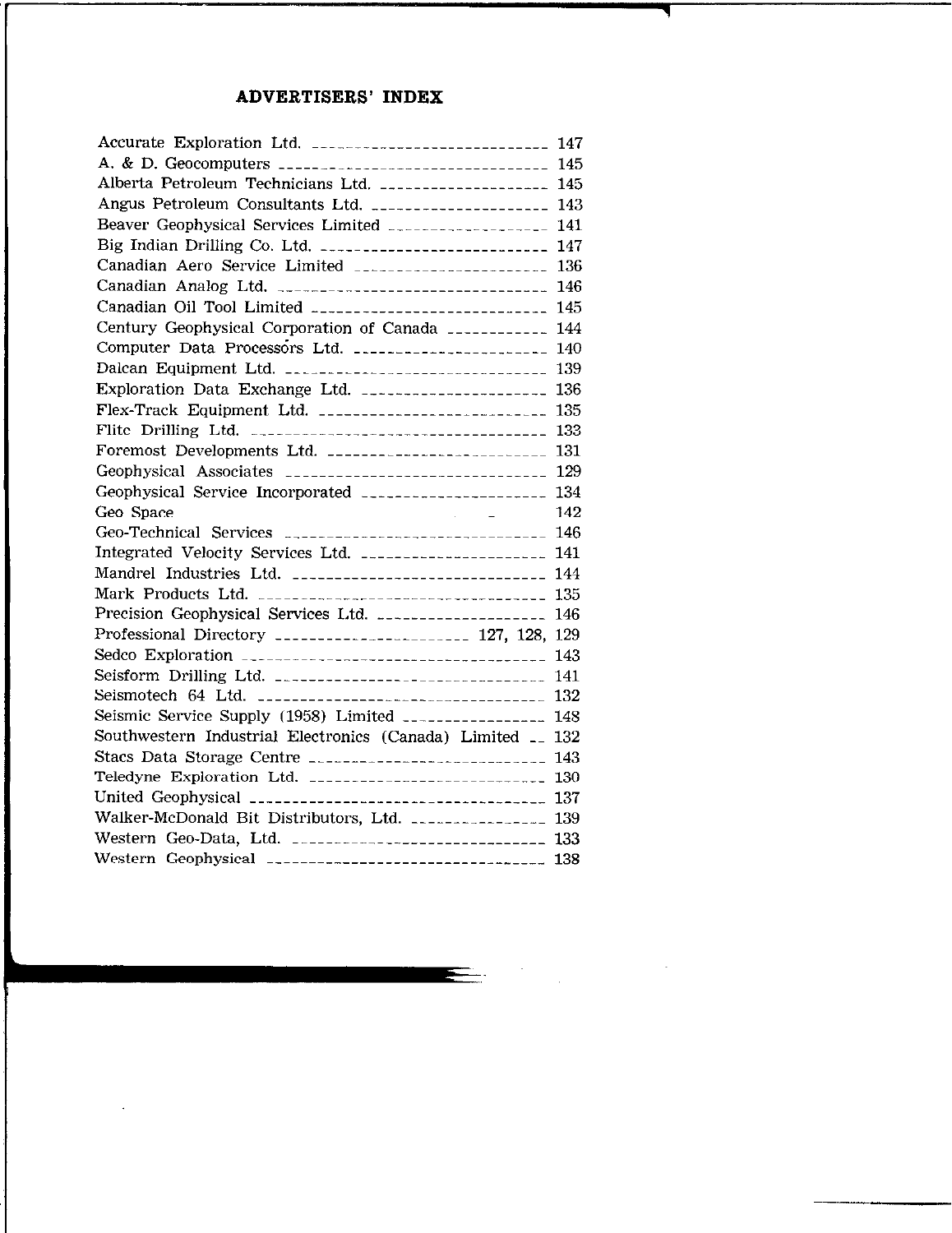# CONTENTS

 $\bar{z}$ 

 $\ddot{\phantom{a}}$ 

| Reef Interpretation by Frequency Analysis by John C. Fitton and         |
|-------------------------------------------------------------------------|
| Lateral Density Contrast—Key to Finding Reefs with Gravity by           |
| The Nature of Digital Seismic Processing by Roy O. Lindseth ______ 31   |
| Theory of Controlled Directional Reception (CDR) by S. A.<br>$\sim$ 112 |
| Exploration Geophysics—Oil and Natural Gas by C.S.E.G. Research         |
| Constitution and By-Laws of the Canadian Society of Exploration         |